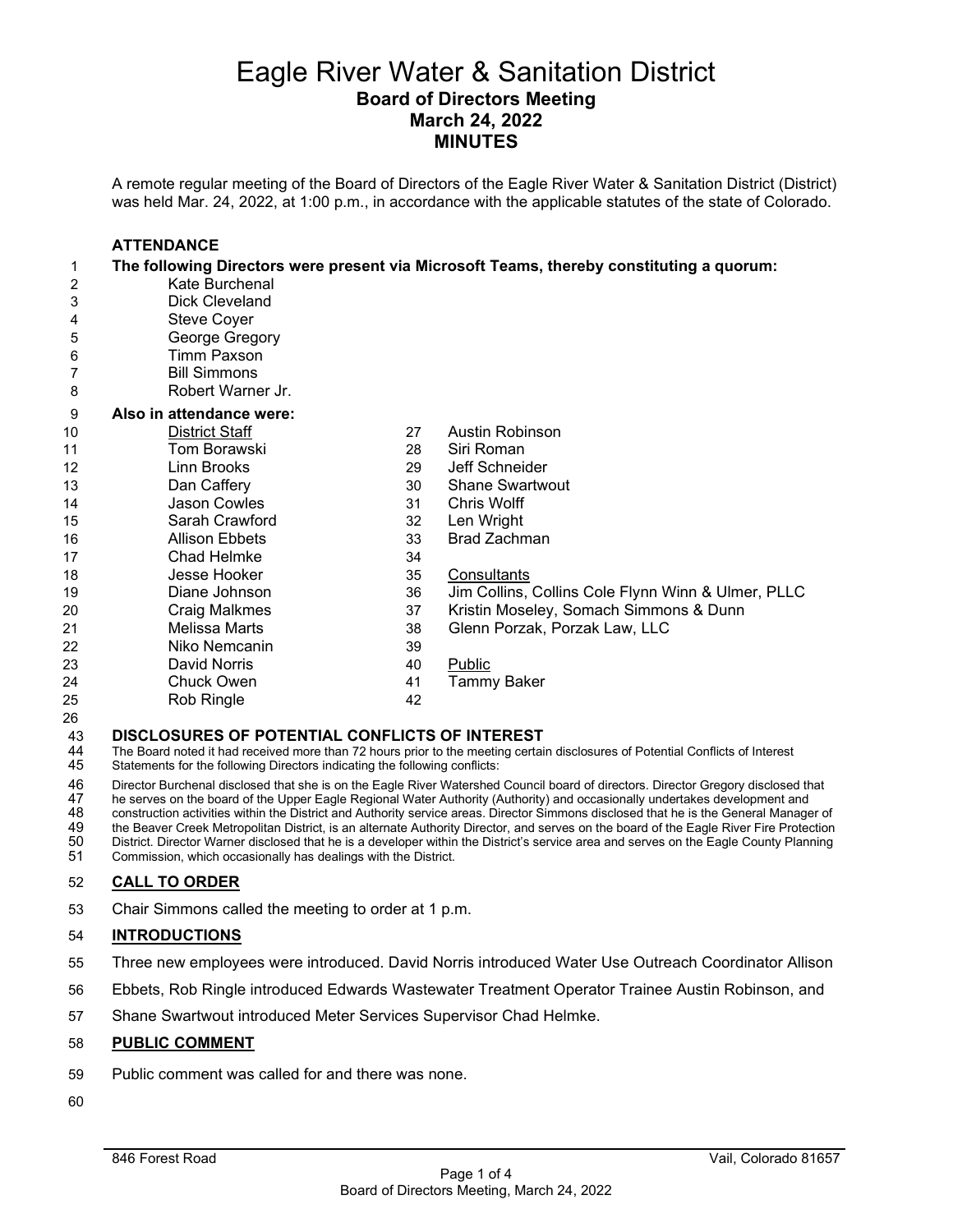# **Eagle River Water & Sanitation District**

### **ACTION ITEMS**

 **Consideration of Minutes** – The minutes of the Feb. 24, 2022, regular meeting were considered. Upon motion duly made and seconded, it was unanimously **RESOLVED** that the minutes of the Feb. 24, 2022, regular meeting be accepted and hereby are approved as presented. **Resolution Designating Polling Places for the 2022 Regular District Election** – Ms. Johnson presented the Resolution, a copy of which is attached hereto as **Exhibit A** and incorporated herein by this 8 reference. She asked the board to revise the polling places for the May 3 election as the ones named in 9 the January resolution were not being used by other local special districts as those entities canceled their elections. The district will partner will other special districts with overlapping boundaries that are conducting elections and so desires to coordinate polling places to share resources and reduce costs at mutual polling places that are convenient to eligible electors of the district. After discussion and upon motion duly made and seconded, it was unanimously **RESOLVED** that the Resolution Designating Polling Places for the 2022 Regular District Election be accepted and hereby is approved as presented. **Contract Log** – The board reviewed the contract log, a copy of which is attached hereto as **Exhibit B** and incorporated herein by this reference and approved as presented. **Information Reports** – The board reviewed the monthly development report, board committee membership, and the Authority's February meeting summary, copies of which are attached hereto as **Exhibits C, D, and E**, respectively, and incorporated herein by this reference. **STRATEGY ITEMS Board Member Input** – Director Cleveland said he would like the board to meet in person, especially with changes in the board so as to acknowledge departing directors. **GENERAL MANAGER REPORT** Ms. Brooks noted she did not include a written report. **COVID-19 update** – Ms. Brooks noted that local COVID-19 trends were much improved, so masks are no longer required at any district or authority facilities. Regarding in-person board meetings, she noted the Vail office is under construction and facilities in the board room are awaiting repairs, so the April meeting will likely continue to be remote. **OPERATIONS REPORT** Ms. Roman presented the operations report, a copy of which is attached hereto as **Exhibit F** and incorporated herein by this reference. **Edwards wastewater facility power failure** – Ms. Roman shared a presentation about the Mar. 11 power failure that affected the headworks building and influent pump station at the Edwards wastewater treatment facility, a copy of which is attached hereto as **Exhibit G** and incorporated herein by this reference. She mentioned the incident summary in the operations report and described staff's cross-departmental emergency response, which lasted late into the night, as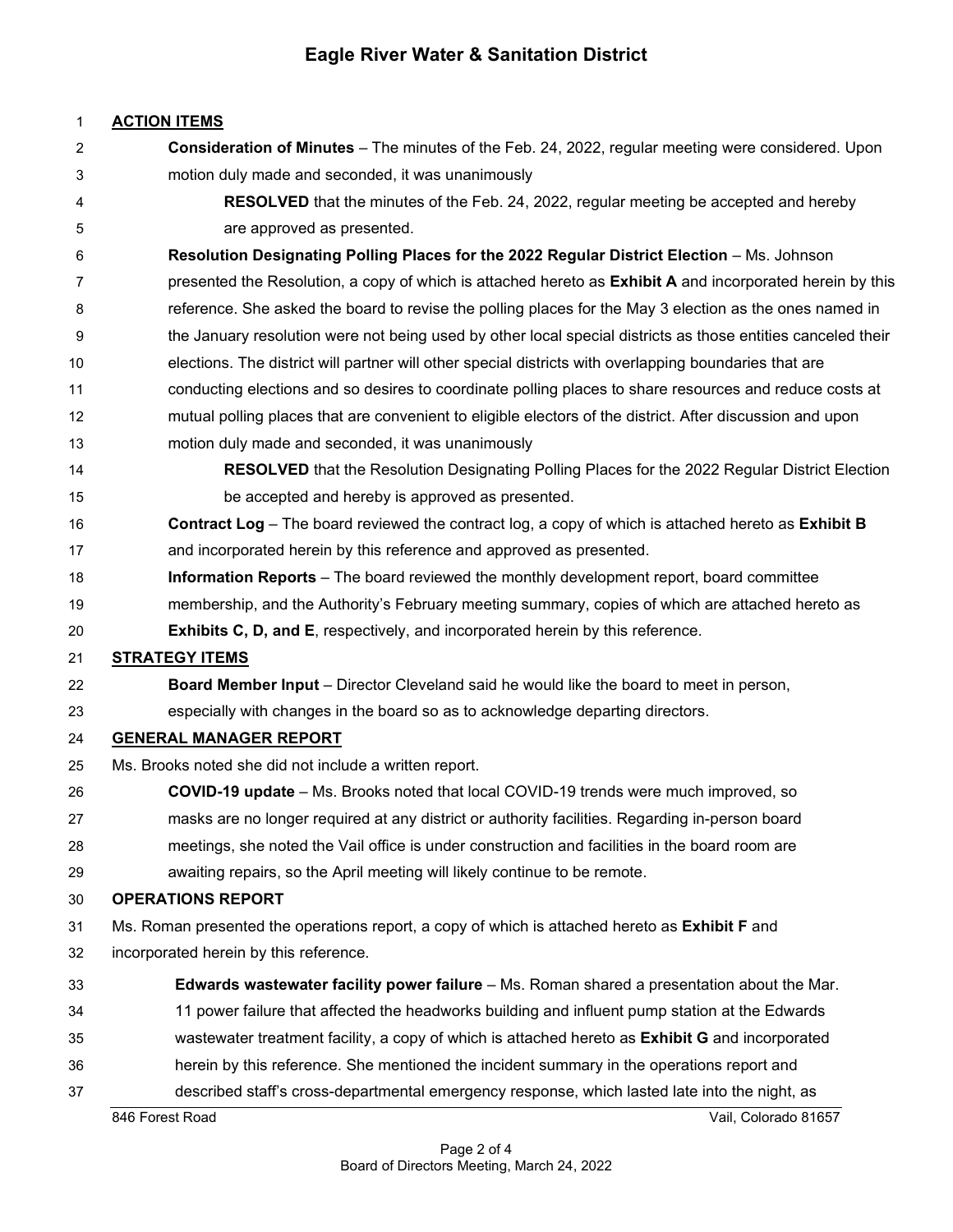# **Eagle River Water & Sanitation District**

 well as the incident debrief and follow up actions. The incident resulted in some wastewater being discharged to the Eagle River via an upstream manhole, which was unknown when the operations report was written. The discharge was reported to state and local officials. Ms. Roman emphasized the extremely difficult nature of the incident, due to nighttime operations, exposure to raw wastewater, electrical hazards, among other safety risks, and the overall high stress and extent of the issue; she commended the high performing response team. Directors expressed their appreciation for staff's professional response.

 **Wastewater Conditions Supplemental Pay** – Mr. Ringle referenced his memo, a copy of which is attached hereto as **Exhibit H** and incorporated herein by this reference, concerning recent changes to how the supplemental pay is applied to employees who qualify for it. The board acknowledged current wage issues and noted the compensation study is underway.

 **Avon Wastewater Nutrient Upgrade Project Update** – Ms. Marts presented a project update memo, a copy of which is attached hereto as **Exhibit I** and incorporated herein by this reference, and shared video about the ongoing project at the Avon wastewater treatment facility. She highlighted the modified aeration basins that provide multiple treatment zones and improve

- operator access. The new aeration basins were successfully commissioned during busy holiday
- 17 operations and Avon staff maintained permit compliance throughout. Ms. Marts stated that the
- project is on schedule and within budget, with completion expected in January 2023.

### **ENGINEERING AND WATER RESOURCES REPORT**

Mr. Cowles noted that he did not have a written report this month.

# **COMMUNICATIONS AND PUBLIC AFFAIRS REPORT**

Ms. Johnson noted she did not include a written report. She mentioned news about Lake Powell hitting a

critical low water elevation threshold below which power generation efficiency will begin to decrease.

# **GENERAL COUNSEL REPORT**

- Mr. Collins mentioned that Bolts Lake related escrow funds should be returned soon. He also noted a
- claim by a supplier that he expects to wrap up relatively soon; Mr. Schneider provided the current status.
- Ms. Johnson mentioned Ms. Winn's memo on special district voting eligibility, a copy of which is attached
- hereto as **Exhibit J** and incorporated herein by this reference, in relation to the May 3 board of directors'
- election. Mr. Collins summarized allowable activities under the Fair Campaign Practices Act.

# **WATER COUNSEL REPORT**

 **Piney River Unit** – Ms. Moseley said the water judge favorably ruled on the motion to extend the period of time to do a change case; with the extension, diligence was filed in December.

# **EXECUTIVE SESSION**

- Mr. Collins requested the Board enter Executive Session to receive legal advice of counsel and discuss
- negotiations related employee housing, water supply, and potential claims pursuant to §24-6-402(4)(a)(b)